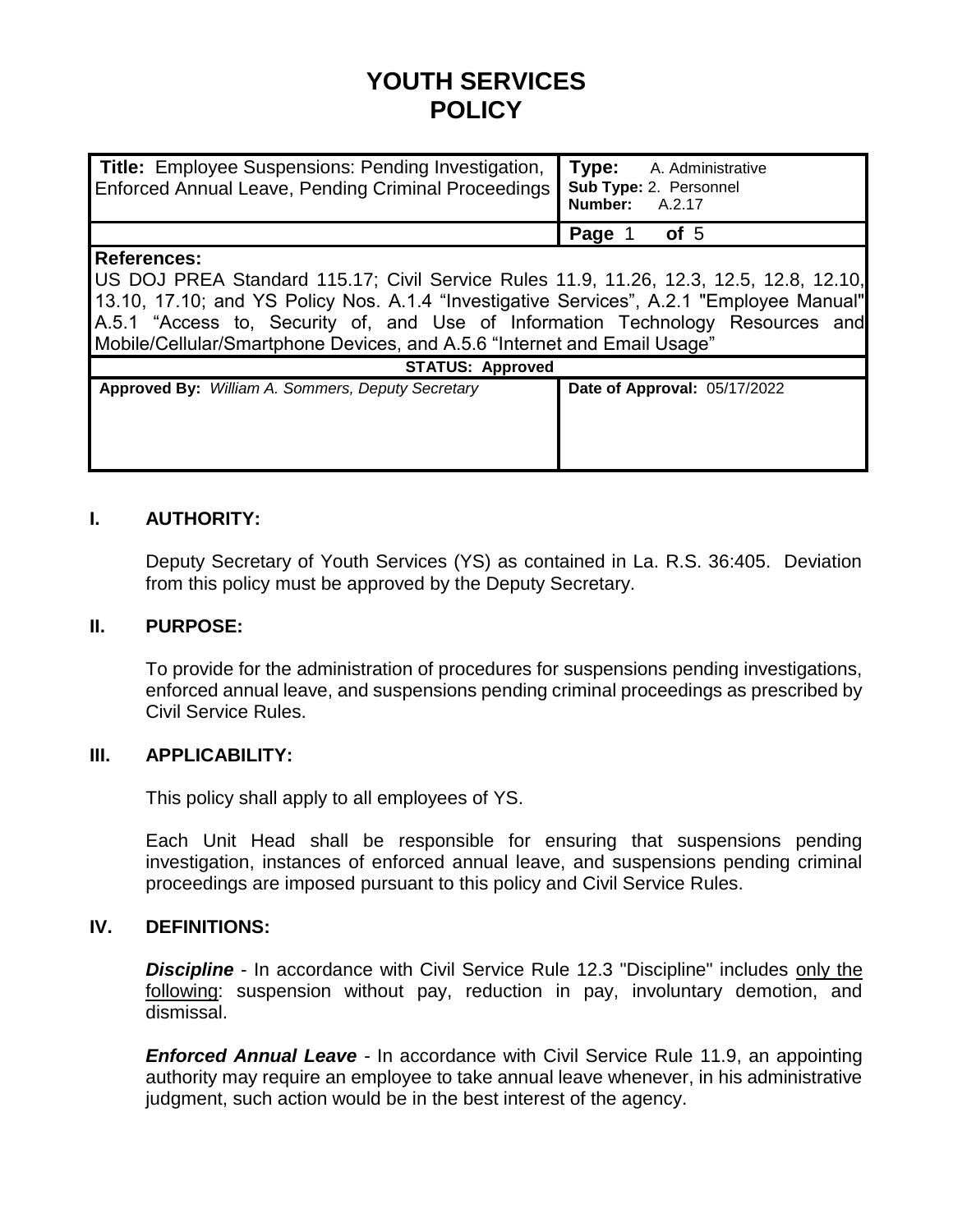*Suspension* - Temporary exclusion of an employee from employment. This policy does not address disciplinary suspensions, which are found in the Employee Manual and Rulebook, YS Policy A.2.1. The suspensions addressed by this policy are suspensions pending investigation and suspensions pending criminal proceedings.

*Unit Head* – For purposes of this policy, the Deputy Secretary, Facility Directors and Regional Managers.

*YS Central Office* - Offices of the Deputy Secretary, Assistant Secretary, Undersecretary, Chief of Operations, Probation and Parole Program Director, Youth Facilities Director – Statewide, Executive Management Advisor, General Counsel, Regional Directors, and their support staff.

#### **V. POLICY:**

It is the Deputy Secretary's policy that a Unit Head/designee shall impose a suspension pending investigation, enforced annual leave, or a suspension pending criminal proceedings on an employee when, in the Unit Head's administrative judgment, such action would be in the best interest of YS.

#### **VI. GENERAL PROCEDURES:**

- A. Usually, non-disciplinary suspensions will be imposed when the best interest of the unit dictates the employee's immediate departure from the unit; that is, those incidents which jeopardize the life, health or safety of staff, the public or youth, impair the services of the unit, and/or are grossly contradictory to the mission statement of YS, which states that *the Office of Juvenile Justice protects the public by providing safe and effective individualized services to youth, who will become productive, law-abiding citizens.*
- B. There are three options available for suspensions contemplated by this policy:
	- 1. Suspension Pending Criminal Proceedings (Civil Service Rule  $12.5$ );
	- 2. Suspending Investigation (Civil Service Rule 12.10); and
	- 3. Placing an employee on enforced annual leave (Civil Service Rule 11.9).
- C. Placing an employee on enforced annual leave or on Suspending Pending Investigation under Civil Service Rule 12.10 may be effected on an emergency basis by verbal notice to the employee, subject to other requirements more fully discussed below.
- D. Specific incidents which may justify a non-disciplinary suspension include, but are not limited to the following:
	- 1. Sleeping on duty;
	- 2. Failure to be alert while on duty;
	- 3. Introduction/use/possession of contraband;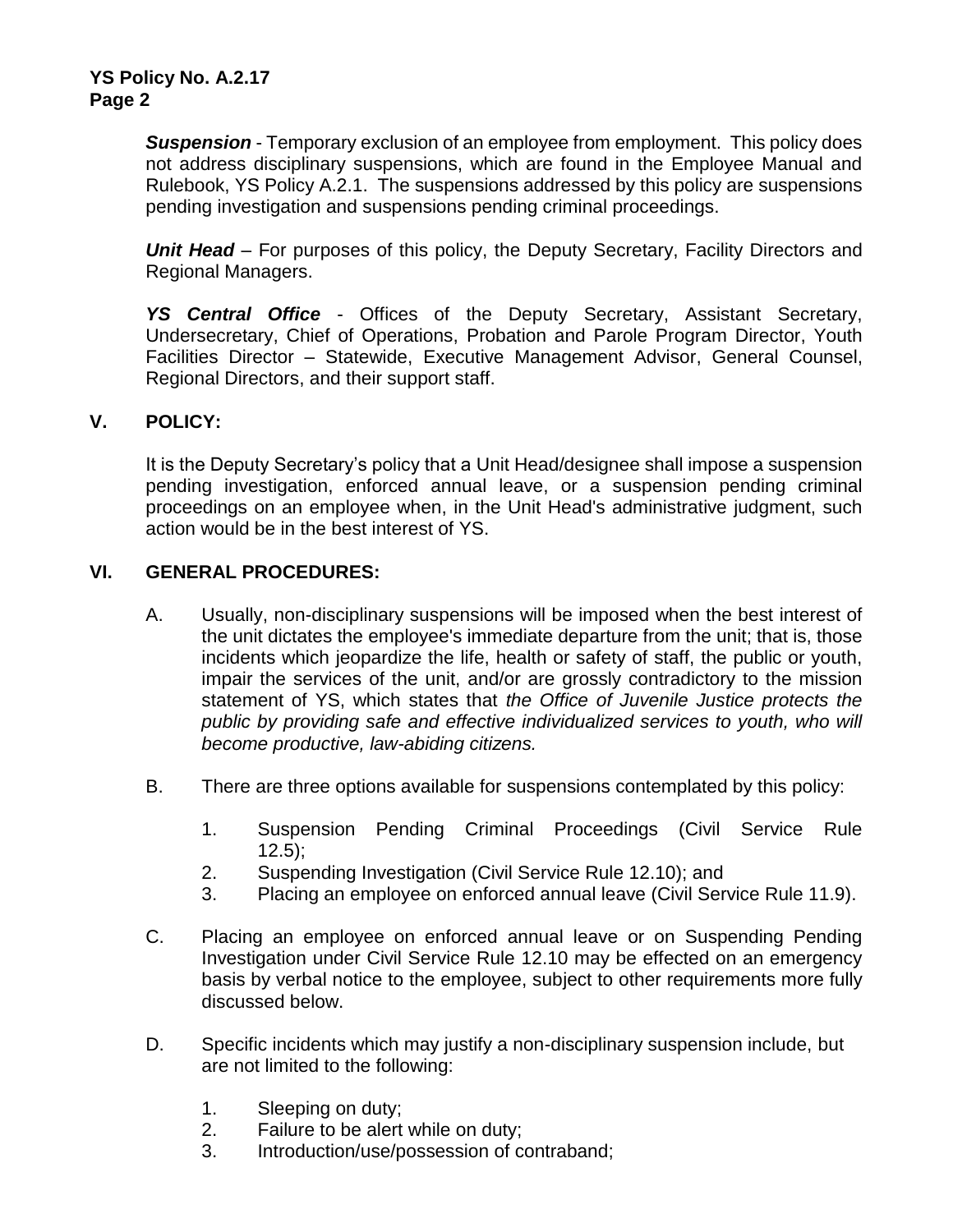- 4. Intoxication;
- 5. Unprofessional relationship or behavior with youth;
- 6. Arrest for criminal behavior; and
- 7. Abuse of youth.
- E. The Unit Head shall determine how long the employee will be on suspension. The duration of the suspension should be commensurate with the duration of the emergency/impairment to the affected unit. For example, unless circumstances warrant otherwise, the duration of a suspension for sleeping on duty might be for the remainder of the shift. With other violations, the suspension shall be for that period of time which the unit is adversely affected by the presence of the employee.
- F. The Unit Head shall advise Public Safety Services (PSS) Human Resources (PSS/HR) of the suspension.

# **VII. DIFFERENT TYPES OF NON-DISCIPLINARY EMPLOYEE SUSPENSIONS AND PROCEDURES:**

A. Suspension Pending Criminal Proceedings (Civil Service Rule 12.5, requires Civil Service Commission approval.)

With prior Civil Service Commission approval, the Deputy Secretary may suspend a permanent employee, without pay, pending criminal proceedings when an indictment or bill of information has been filed against the employee for conduct that, if proved, would be cause for dismissal and the Deputy Secretary cannot obtain sufficient information to initiate dismissal proceedings.

- 1. Unit Heads shall submit written justification to the Deputy Secretary for application of a suspension under this rule. The Unit Head's reasons for a suspension pending criminal proceedings should include at least the following:
	- a. An explanation why the conduct would be cause for dismissal;
	- b. An explanation why the employee cannot be allowed to work in any capacity;
	- c. An explanation why sufficient information to initiate dismissal proceedings cannot be obtained; and
	- d. A statement or documentation indicating that an indictment or bill of information has been filed.
- 2. The Deputy Secretary shall seek approval for the suspension through the Civil Service Commission by submitting a request for approval of a suspension pending criminal proceedings which includes the following: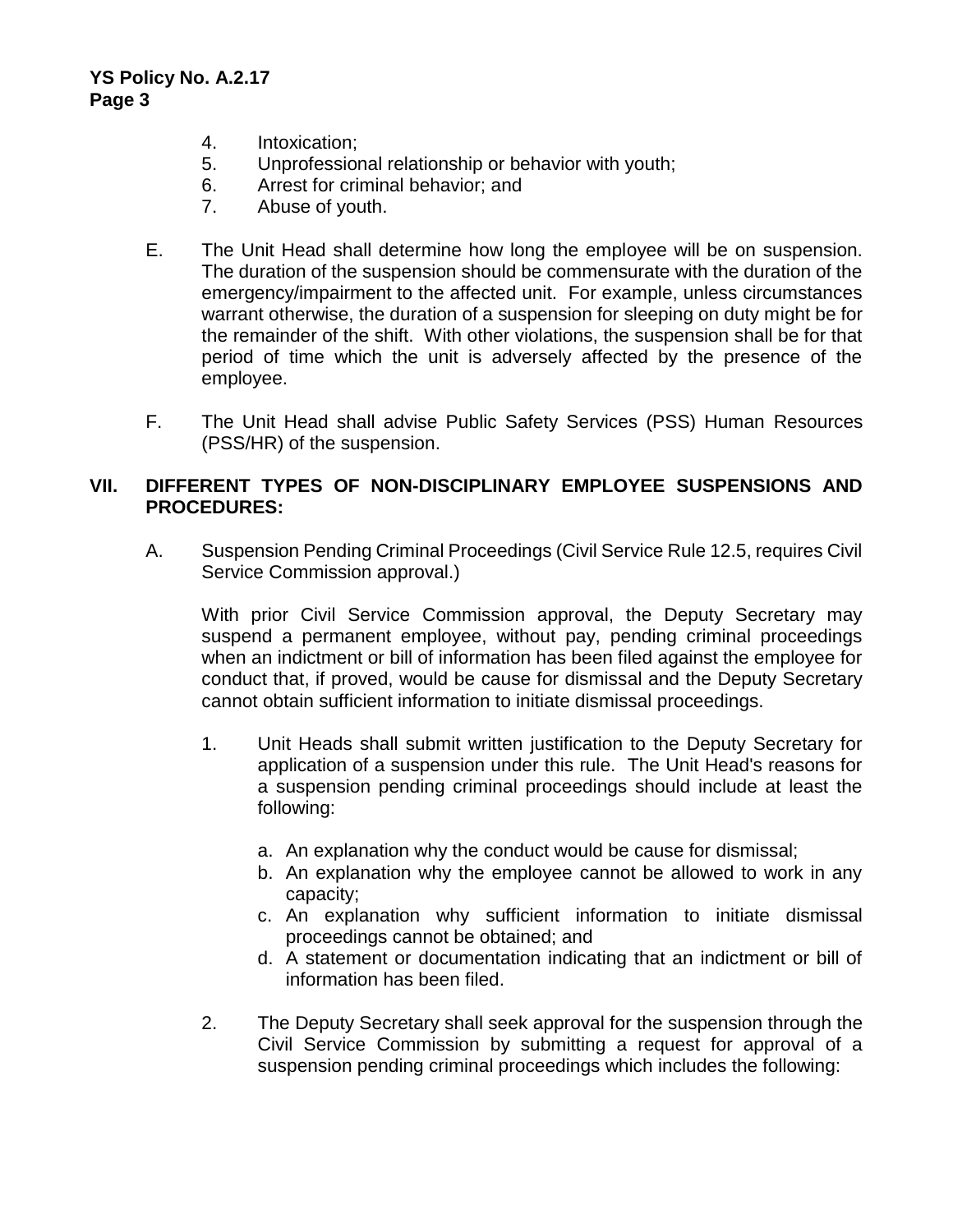- a. An explanation why the conduct would be cause for dismissal;
- b. An explanation why the employee cannot be allowed to work in any capacity;
- c. An explanation why sufficient information to initiate dismissal proceedings cannot be obtained; and
- d. A statement or documentation indicating that an indictment or bill of information has been filed.
- 3. Before approving a suspension under Civil Service Rule 12.5, the Civil Service Commission must furnish the employee a copy of the Deputy Secretary's request and be given a reasonable opportunity to respond.
- 4. A permanent employee suspended under Civil Service Rule 12.5 must be given written notice before the time the suspension begins. This notice must comply with Civil Service Rule 12.8 to the extent possible.
- 5. These suspensions shall be **without pay** unless otherwise directed by the Civil Service Commission. The Commission shall also determine the duration and other conditions of this suspension.
- B. Suspension Pending Investigation (Civil Service Rule 12.10)
	- 1. The Deputy Secretary, and those to whom appointing authority has been delegated, may verbally suspend a permanent employee pending investigation when he/she has reason to believe the employee is suspected of conduct that, if confirmed, would warrant discipline or removal, and the employee's continued presence at work during the investigation and subsequent administrative proceedings would be contrary to the best interests of state service.
	- 2. The employee shall be told that he/she is being suspended with pay and the general nature of the conduct being investigated.
	- 3. When this option is used, the Unit Head shall inform PSS/HR within 24 hours, and must submit written justification for the suspension in writing to PSS/HR no later than 24 hours after the suspension is imposed. The justification must include a description of the situation, the impairment to the unit, and the projected duration of the suspension or placement on enforced leave. This information shall be maintained in the investigation file. It shall not be included in the employee's personnel record.
	- 4. A suspension pending investigation shall be with pay and shall not exceed 260 work hours. An employee's leave balances are not affected by a suspension pending investigation.